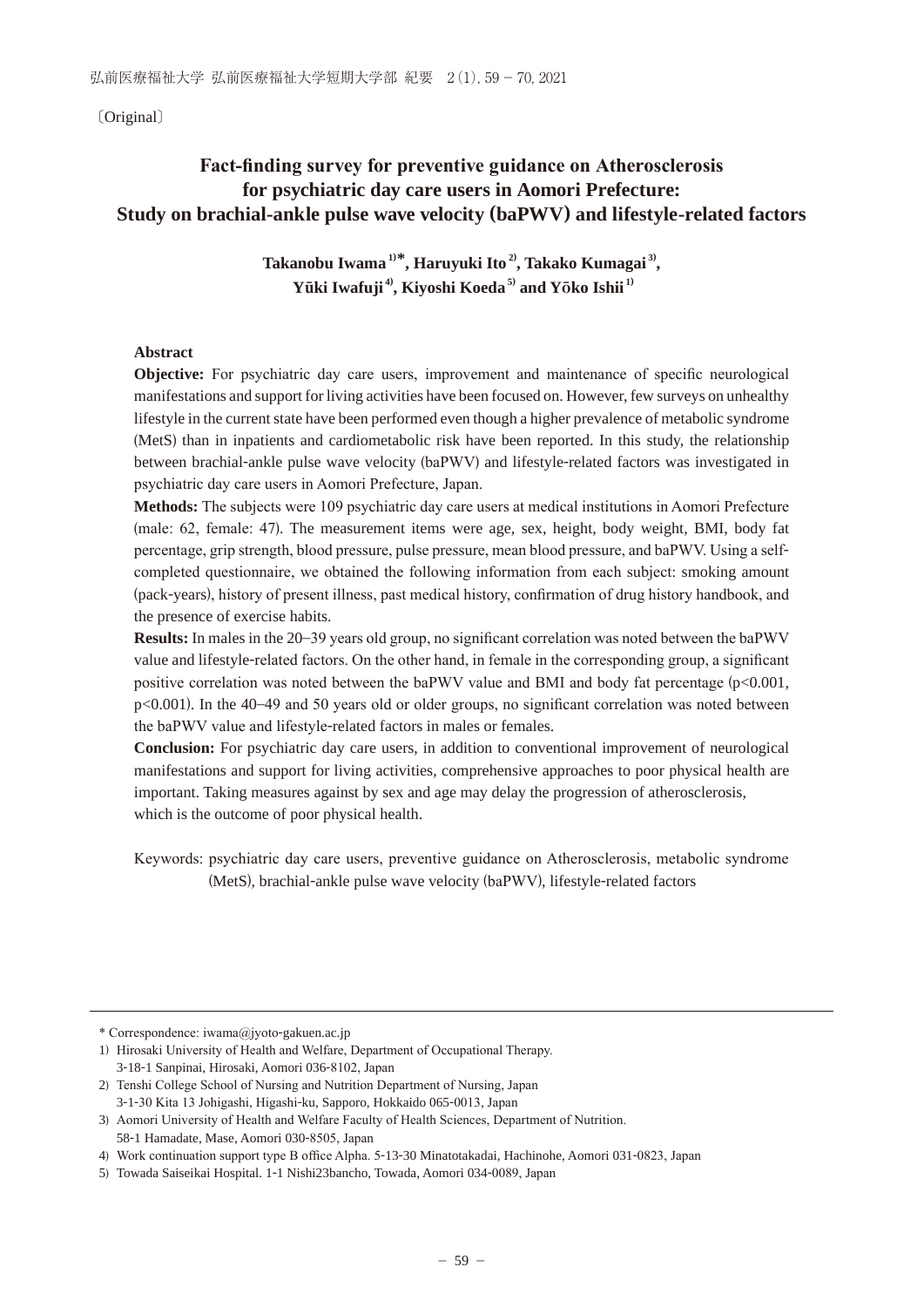# **Introduction**

 Among schizophrenia spectrum disorders, schizophrenia is a mental disease-causing cognitive impairment as a symptom, in addition to neurological manifestations such as hallucinations and delusions<sup>1)</sup>. Its onset is in adolescence to young adulthood around 20 years old and follows a chronic course while demonstrating functional remission after these characteristic symptoms are observed as an acute symptom $2-6$ . Regarding the annual worldwide incidence of schizophrenia, although there is significant variation, it develops in approximately 15 in 100,000 population, the lifetime risk for development is approximately  $7.2$  in  $1,000$  population<sup>7</sup>, and the prevalence is approximately  $0.28\%$ <sup>8</sup>. Regarding the pathology of schizophrenia, in general, the characteristic neurological manifestations develop in young adulthood and follow a chronic course while negatively influencing physical activities. Although many surveys and studies have been performed, the cause of disease or developmental mechanism has not yet been elucidated due to the diversity in the course and outcomes of schizophrenia.

 The life expectancy of schizophrenia patients is shorter than that of the general population and this tendency is increasing<sup>9, 10</sup>. In psychiatric day care users, the prevalence of metabolic syndrome (MetS) is higher than that in inpatients<sup>11)</sup> and cardiometabolic risk have been reported<sup>12)</sup>.

 MetS is the whole of obesity, hypertension, dyslipemia, and hyperglycemia induced by unhealthy lifestyles, i.e., long-time lifestyle-related disease promotes atherosclerosis and induces the high-risk pathology of arteriosclerotic disease<sup>13-15</sup>). Ischemic heart disease and cerebrovascular disease are representatives of this arteriosclerotic disease, and are included in the main cause of death worldwide<sup>16</sup>.

 Regarding the evaluation of atherosclerosis, several methods have been used. Blood pressure measurement is a representative index<sup>17)</sup>. However, this measurement is strongly influenced by psychological factors of the subjects. Recently, an evaluation value acquired by brachial-ankle pulse wave velocity (baPWV) measurement is used as an index with high clinical reliability18) . In addition, the measurement method of baPWV being noninvasive and simple, it reflects the stiffness of the central and peripheral arterial

walls, being strongly correlated with the grade of atherosclerosis and atherosclerosis-associated risk of cardiovascular disease <sup>19-21)</sup>.

 For patients, mainly those with schizophrenia exhibiting functional remission and using psychiatric day care, in addition to focusing on improvement of neurological manifestations, the necessity of psychosocial or occupational rehabilitation has been proposed and practiced<sup>22)</sup>. However, few surveys have been performed on related factors considered to have an influence on atherosclerosis such as lifestyle and physical condition. In this study, the relationship between baPWV, an index of atherosclerosis, and lifestyle-related factors was surveyed in psychiatric day care users at multiple facilities in Aomori Prefecture, Japan.

#### **Subjects and Methods**

#### 1. Subjects

 Among 122 psychiatric day care users of medical institutions in Aomori Prefecture, those with a missing measured value during the survey and those who requested withdrawal during measurement were excluded, and the remaining 109 users (male: 62, female: 47) were selected as the subjects.

# 2. Measurement items and measurement methods

(1) Questionnaire survey

 A self-completed questionnaire was distributed to the subjects beforehand through occupational therapists in charge at the medical institutions. The questionnaire was collected after confirming the content of the responses by a personal interview on the measurement day. The survey items were age, sex, history of present illness, past medical history, and confirmation of drug history handbook. Regarding lifestyle, smoking status and exercise habits were surveyed. Regarding the smoking status, pack-years was calculated from the daily smoking amount and duration of smoking. Regarding exercise habits, the presence and type were asked.

# (2) Grip strength

 Grip strength was measured using an M-type hand dynamometer (KILO HAND DYNAMO METER SAKAI, Tokyo Japan).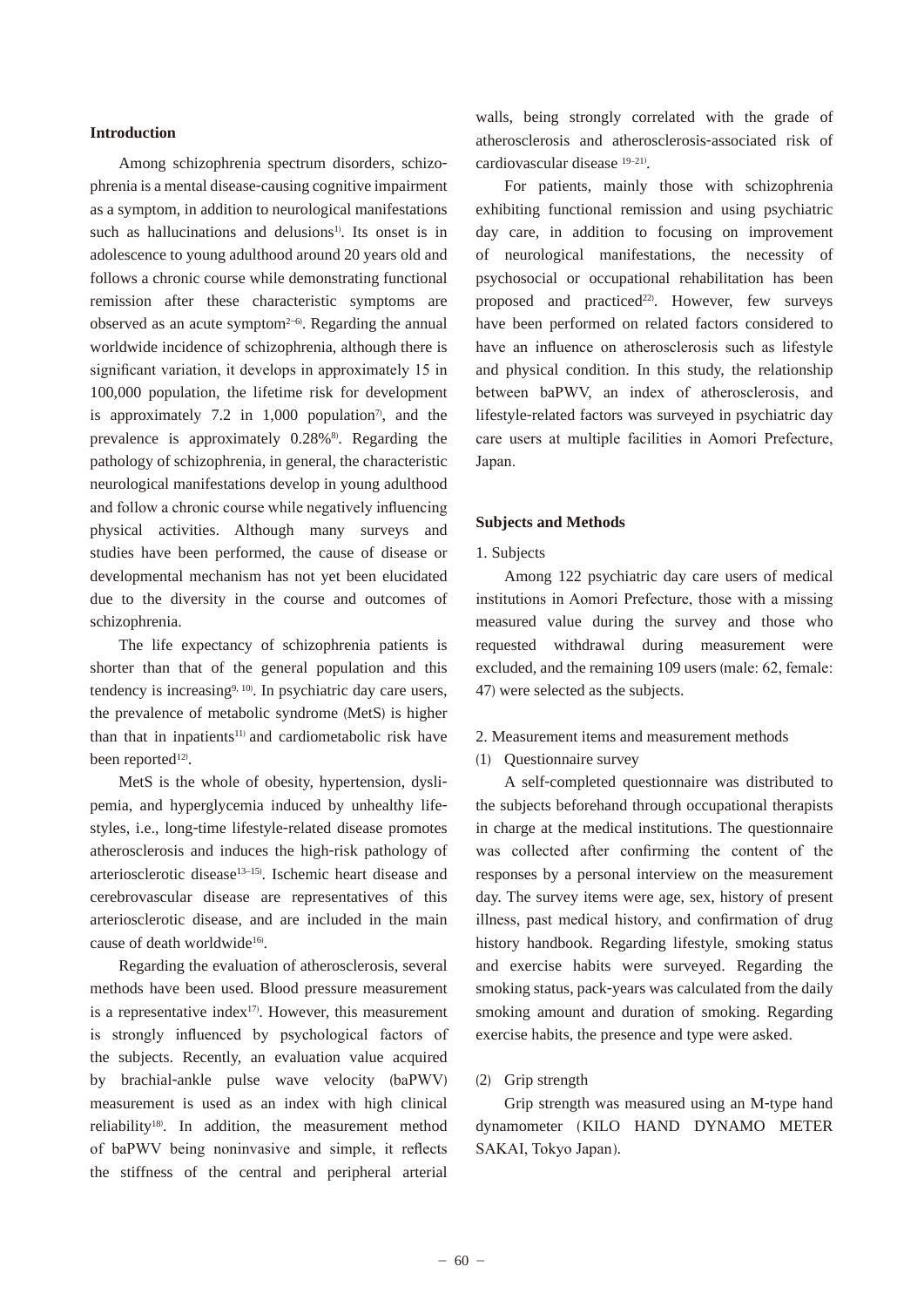# (3) Physique and body composition

 Regarding the physique, the height and body weight were measured and the body mass index (BMI) was calculated. To measure body composition using TANITA MC-190 (TANITA Co. Ltd. Tokyo Japan), the body fat percentage was measured employing bioelectrical impedance analysis.

# (4) Blood pressure

 Blood pressure was measured using a digital automated sphygmomanometer (HEM-1020 Omron, Tokyo Japan). In addition, the pulse pressure and mean blood pressure were calculated from the measured systolic and diastolic blood pressure.

#### $(5)$  baPWV

For baPWV measurement, PWV/ABI (Omron Colin Co.Ltd. Tokyo Japan) was used. baPWV was calculated as follows: Pressure measurement cuffs were wrapped around the bilateral upper arms and ankles, pressure was applied, the time lag in the rise time of pulse waves between the upper arm and ankle was determined from the volume pulse waveform record, and this value was divided by the distance from the heart to the measurement site as baPWV (distance/ $\Delta$  time: cm/sec). The mean of the bilateral baPWV values was regarded as the measured value. During measurement, personal space was secured by setting a partition screen in consideration of the psychological influence on the subjects.

# 3. Statistical analysis

As physique, blood pressure, and baPWV are influenced by sex and age, the subjects were divided into 3 groups of each sex:  $20-39$ ,  $40-49$ , and 50 years old or older. The age, BMI, body fat percentage, systolic blood pressure, diastolic blood pressure, pulse pressure, mean blood pressure, grip strength, baPWV, and smoking amount (pack-years) were compared using One-way ANOVA among the 3 age groups of each sex. For subsequent multiple analysis, Tukey's test was used. For the presence of exercise habits, the chi-square test was used.

 Regarding the relationship between an index of atherosclerosis, baPWV, and lifestyle-related factors, multiple regression analysis was performed regarding baPWV as a response variable and lifestyle-related

factors, BMI, body fat percentage, grip strength, pulse pressure, mean blood pressure, and smoking amount (pack-years) as explanatory variables. For the correction items, the presence of treatment for hypertension, diabetes mellitus, dyslipemia, and previous hospitalization were selected.

For data analysis, SPSS ver.12.0J (SPSS Inc., Chicago, IL, USA) was used. These analyses were performed by sex and a p value  $< 0.05$  was considered statistically significant.

#### 4. Ethical considerations

 To the directors and persons in charge of management of the facilities used by the subjects, the study was explained using a study summary describing the purpose and methods, and approval was received. To the subjects, the objective, arbitrariness of cooperation for the survey, disadvantages, protection of personal information, and handling and management of data were explained, and consent to participation and cooperation in the study were received before the study.

 In the survey, one or more occupational therapists working for each hospital were assigned as persons in charge of the subjects of this study. The condition of the subjects was observed, and a system for receiving consultation by physicians and care by clinical psychologists in case of a change noted in physical condition was prepared.

The ethics committee of the Aomori University of Health and Welfare approved this study (Approval Number: 1331).

#### **Results**

#### 1. Characteristics of the subjects

 The subjects were 62 males and 47 females. Of these, the male 20–39, 40–49, and 50 years old or older groups included 16 (34.1  $\pm$  4.7 years old), 16 (43.9  $\pm$  3.3 years old), and 30  $(60.4 \pm 6.6$  years old) subjects, respectively. Of females, the 20–39, 40–49, and 50 years old or older groups included 18  $(32.3 \pm 3.4 \text{ years old})$ , 13 (43.8  $\pm$  3.4 years old), and 16 (60.3  $\pm$  6.9 years old) subjects, respectively (Table  $1-1$  and  $1-2$ ).

The grip strength was significantly decreased in the 50 years old or older group compared with those in the 20–39 and 40–49 years old groups in males  $(p<0.05)$ . The baPWV was significantly increased in the 50 years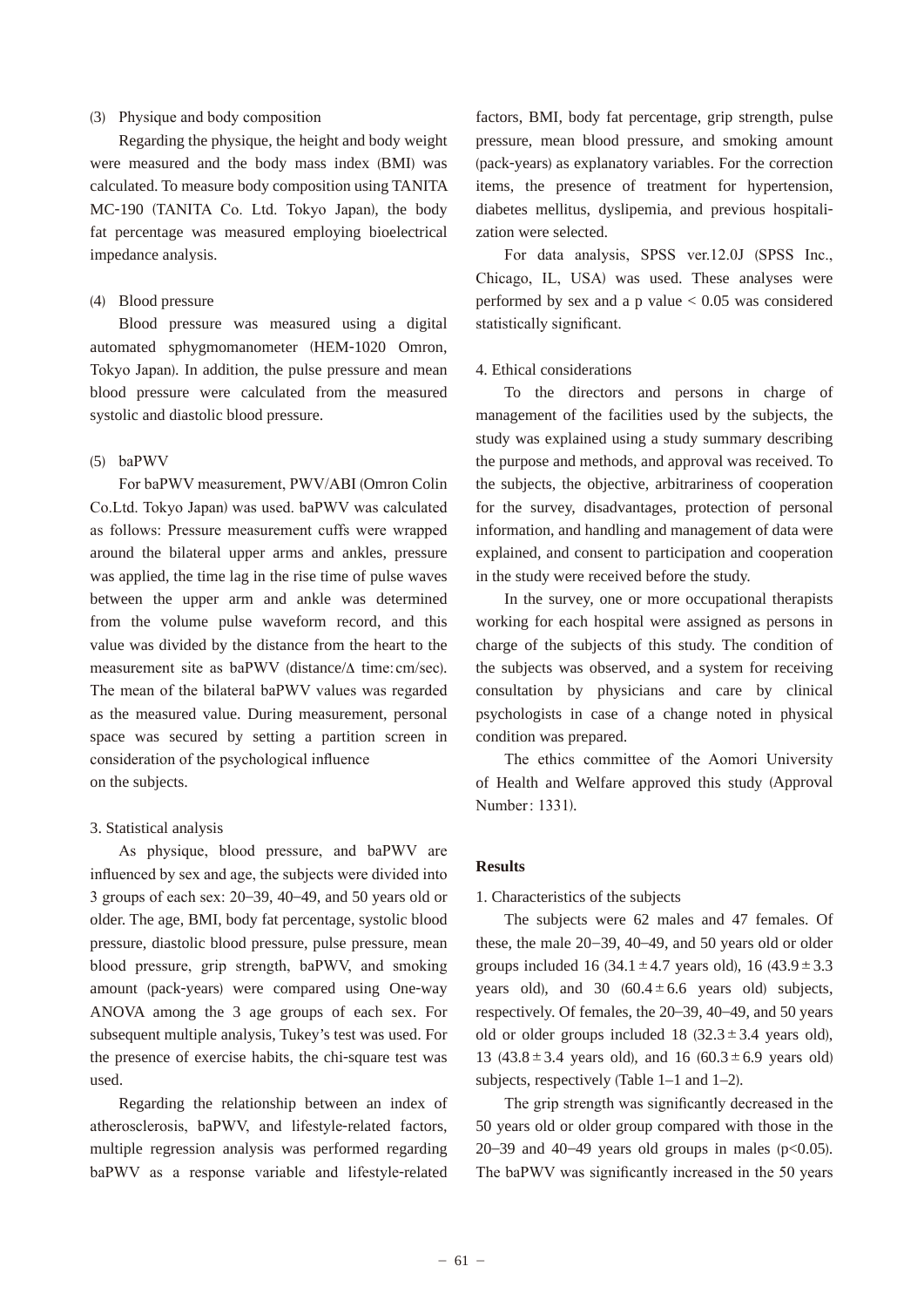|                                 | $20-39$ years old group       | $40-49$ years old group | 50 years old or older group |
|---------------------------------|-------------------------------|-------------------------|-----------------------------|
|                                 | $(n=16)$                      | $(n=16)$                | $(n=30)$                    |
| Age (year)                      | 34.1 $\pm$ 4.7                | $43.9 \pm 3.3^*$        | $60.4 \pm 6.6*$             |
| Height $(cm)$                   | $163.1 \pm 30.5$              | $168.6 \pm 6.0$         | $161.6 \pm 15.0$            |
| Body weight (kg)                | $82.6 \pm 19.8$               | $76.9 \pm 14.6$         | $71.0 \pm 13.9$             |
| BMI $(kg/m^2)$                  | $28.4 \pm 6.3$                | $27.0 \pm 4.7$          | $26.2 \pm 4.2$              |
| Body fat percentage (%)         | $27.8 \pm 8.3$                | $26.1 \pm 6.7$          | $25.8 \pm 5.6$              |
| Grip strength (kg)              | $43.2 \pm 8.6$                | $44.0 \pm 6.6$          | $35.9 \pm 8.9$ *            |
| Systolic blood pressure (mmHg)  | $141.8 \pm 16.0$              | $137.1 \pm 21.1$        | $138.2 \pm 21.1$            |
| Diastolic blood pressure (mmHg) | $84.9 \pm 7.7$                | $84.1 \pm 12.2$         | $83.4 \pm 13.2$             |
| Pulse pressure (mmHg)           | $57.0 \pm 11.3$               | $52.9 \pm 12.7$         | $54.8 \pm 11.7$             |
| Mean blood pressure (mmHg)      | $103.9 \pm 9.8$               | $101.8 \pm 14.6$        | $101.7 \pm 15.3$            |
| baPWV (cm/sec)                  | $1351.9 \pm 152.5$            | $1316.8 \pm 121.5$      | $1542.5 \pm 315.2**$        |
| Smoking amount (pack-years)     | $10.6 \pm 12.1$               | $25.7 \pm 18.6^*$       | $25.8 \pm 22.6^*$           |
| Exercise habit                  | (37.5)<br>N <sub>0</sub><br>6 | (37.5)<br>6             | (33.3)<br>10                |
|                                 | Yes<br>10<br>(62.5)           | 10<br>(62.5)            | 20<br>(66.7)                |

Table 1-1. Characteristics of the subjects (Male n=62)

Mean  $\pm$  SD or n (%)

One-way ANOVA: multiple comparison of each measured value among the age groups (Tukey's test) or Chi-square test

\* Significant on comparison with the  $20-39$  years old group (p<0.05)

† Significant on comparison with the 40–49 years old group (p<0.05)

BMI: Body Mass Index

baPWV: brachial-ankle pulse wave velocity

|                                 |                |                         | <b>I QUIC T-4.</b> OTIGIQUETISTICS OF THE SUDJECTS IT CHIQIC TITLET |                             |
|---------------------------------|----------------|-------------------------|---------------------------------------------------------------------|-----------------------------|
|                                 |                | $20-39$ years old group | $40-49$ years old group                                             | 50 years old or older group |
|                                 |                | $(n=18)$                | $(n=13)$                                                            | $(n=16)$                    |
| Age (year)                      |                | $32.3 \pm 3.4$          | $43.8 \pm 3.4^*$                                                    | $60.3 \pm 6.9**$            |
| Height $(cm)$                   |                | $148.1 \pm 26.3$        | $152.1 \pm 21.3$                                                    | $149.6 \pm 20.2$            |
| Body weight (kg)                |                | $65.6 \pm 12.5$         | $71.5 \pm 15.5$                                                     | $64.0 \pm 14.6$             |
| BMI $(kg/m^2)$                  |                | $26.4 \pm 5.0$          | $28.9 \pm 6.1$                                                      | $26.7 \pm 5.2$              |
| Body fat percentage (%)         |                | $37.3 \pm 8.1$          | $40.8 \pm 7.8$                                                      | $37.4 \pm 6.7$              |
| Grip strength (kg)              |                | $28.8 \pm 5.1$          | $25.3 \pm 7.7$                                                      | $20.7 \pm 4.2^*$            |
| Systolic blood pressure (mmHg)  |                | $125.8 \pm 19.5$        | $136.1 \pm 16.2$                                                    | $134.3 \pm 18.5$            |
| Diastolic blood pressure (mmHg) |                | $80.7 \pm 20.3$         | $86.0 \pm 15.0$                                                     | $85.9 \pm 13.9$             |
| Pulse pressure (mmHg)           |                | $45.1 \pm 8.9$          | $50.1 \pm 20.3$                                                     | $48.4 \pm 16.3$             |
| Mean blood pressure (mmHg)      |                | $95.7 \pm 19.6$         | $102.7 \pm 12.1$                                                    | $102.1 \pm 13.5$            |
| baPWV (cm/sec)                  |                | $1133.6 \pm 110.8$      | $1206.0 \pm 92.2$                                                   | $1429.8 \pm 236.6**$        |
| Smoking amount (pack-years)     |                | $5.2 \pm 10.3$          | $6.2 \pm 10.0$                                                      | $7.8 \pm 12.0$              |
| Exercise habit                  | N <sub>o</sub> | 9<br>(50.0)             | 5<br>(38.5)                                                         | (43.8)                      |
|                                 | Yes            | 9<br>(50.0)             | 8<br>(61.5)                                                         | 9<br>(56.3)                 |

|  | Table 1-2. Characteristics of the subjects (Female n=47) |  |  |  |
|--|----------------------------------------------------------|--|--|--|
|--|----------------------------------------------------------|--|--|--|

Mean  $\pm$  SD or n (%)

One-way ANOVA: multiple comparison of each measured value among the age groups (Tukey's test) or Chi-square test

\* Significant on comparison with the  $20-39$  years old group (p<0.05)

 $\dagger$  Significant on comparison with the 40–49 years old group (p<0.05)

BMI: Body Mass Index

baPWV: brachial-ankle pulse wave velocity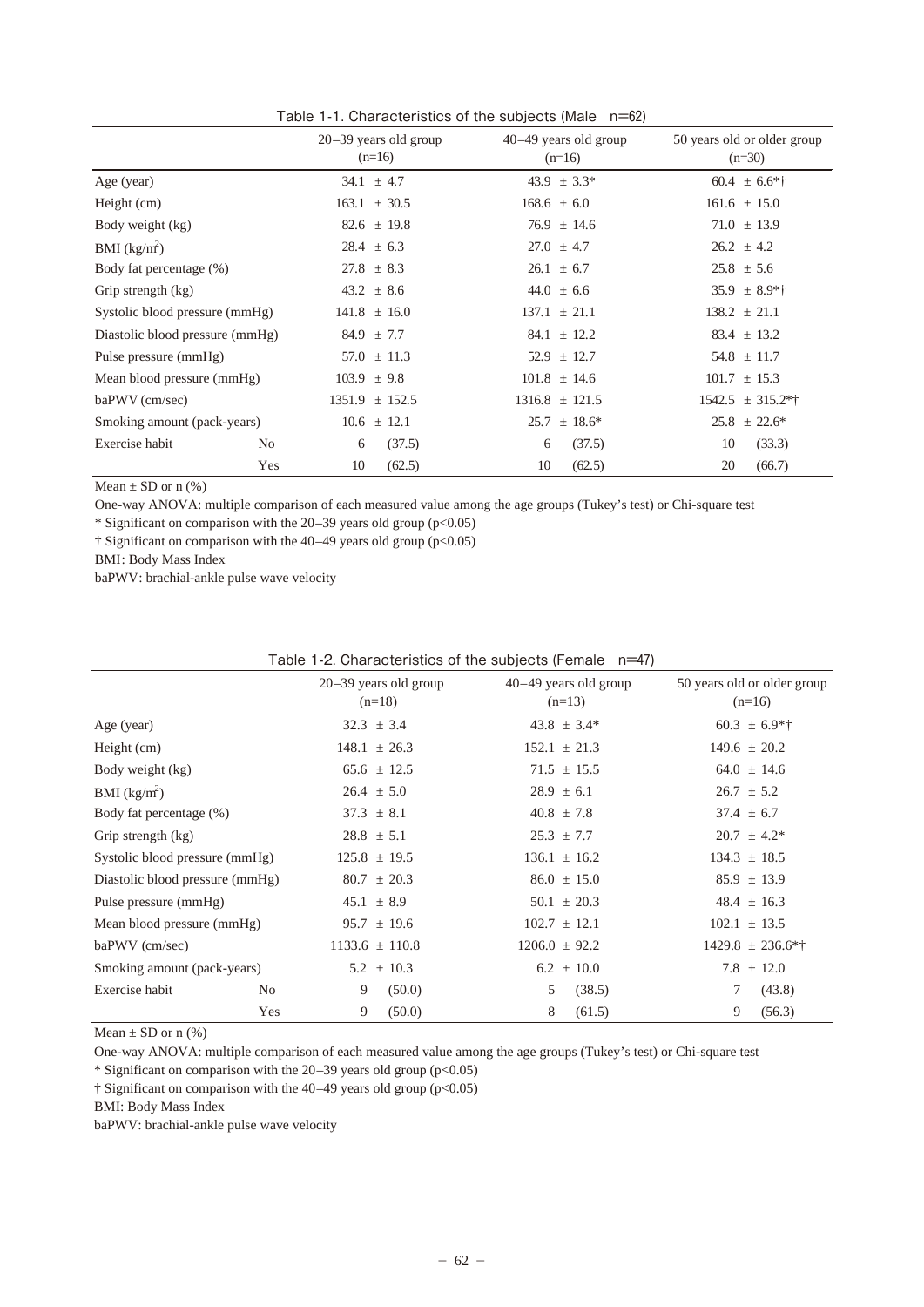old or older group compared with that in the 20–39 and 40–49 years old groups  $(p<0.05)$ . The smoking amount (pack-years) was significantly increased in the  $40-49$ and 50 years old or older groups compared with those in the 20–39 years old group ( $p<0.05$ ,  $p<0.05$ ). On the other hand, in females, the grip strength was significantly decreased in the 50 years old or older group compared with that in the  $20-39$  years old group ( $p<0.05$ ), and the baPWV was significantly increased in the 50 years old or older group compared with those in the 20–39 and 40–49 years old groups (p<0.05, p<0.05).

# 2. The presence of underlying disease and previous hospitalization

 Regarding underlying diseases in the subjects, in males, schizophrenia accounted for 80% or higher in each age group, followed by anxiety disorder and alcohol addiction. In females, schizophrenia accounted for 75% or higher in each age group, followed by mental retardation. In addition, in males, 14 (87.5%), 14 (87.5%),

and 29 (96.7%) subjects in the 20–39, 40–49, and 50 years old or older groups had a hospitalization history, respectively. Of females, 14 (77.8%), 8 (61.5%), and 16 (100.0%) had a hospitalization history, respectively (Table 2).

#### 3. Treatment of lifestyle-related diseases

 Of males, 1 (6.3%), 1 (6.3%), and 1 (3.3%) subject in the 20–39, 40–49, and 50 years old or older groups were being treated for hypertension, respectively, 1 (6.3%), 1 (6.3%), and 1 (3.3%) were being treated for dyslipemia, respectively, and 1 (6.3%), 1 (6.3%), and 1 (3.3%) were being treated for diabetes mellitus, respectively.

 Of females, 1 (6.3%) in the 50 years old or older group was being treated for hypertension, 1 (7.7%) and 1 (6.3%) were being treated for dyslipemia in the 40–49 years old and 50 years old or older groups, respectively, and 1 (7.7%) and 1 (6.3%) were being treated for diabetes mellitus in the 40–49 years old and 50 years old or older groups, respectively (Table 3).

|                         |                | Male                    |                         |                         | Female                  |                         |                         |  |
|-------------------------|----------------|-------------------------|-------------------------|-------------------------|-------------------------|-------------------------|-------------------------|--|
|                         |                | $20 - 39$ years         | $40-49$ years           | 50 years old or         | $20 - 39$ years         | $40-49$ years           | 50 years old or         |  |
|                         |                | old group<br>$(n=16)$   | old group<br>$(n=16)$   | older group<br>$(n=30)$ | old group<br>$(n=18)$   | old group<br>$(n=13)$   | older group<br>$(n=16)$ |  |
| Schizophrenia           |                | 16(100.0)               | 13(81.3)                | 25(83.3)                | 16(88.9)                | 10(76.9)                | (87.5)<br>14            |  |
| Anxiety disorder        |                | (0.0)<br>$\mathbf{0}$   | 2(12.5)                 | 0(0.0)                  | (0.0)<br>$\overline{0}$ | 0(0.0)                  | (0.0)<br>$\overline{0}$ |  |
| Conversion disorder     |                | $\overline{0}$<br>(0.0) | 0(0.0)                  | (0.0)<br>$\overline{0}$ | (0.0)<br>$\overline{0}$ | $\overline{0}$<br>(0.0) | (6.3)                   |  |
| Bipolar disorder        |                | (0.0)<br>$\theta$       | (0.0)<br>$\overline{0}$ | (0.0)<br>$\overline{0}$ | (0.0)<br>$\overline{0}$ | (7.7)                   | (0.0)<br>$\overline{0}$ |  |
| Personality disorder    |                | (0.0)<br>$\overline{0}$ | $\overline{0}$<br>(0.0) | (0.0)<br>$\overline{0}$ | (0.0)<br>$\overline{0}$ | 1(7.7)                  | $\overline{0}$<br>(0.0) |  |
| <b>Neurosis</b>         |                | $\mathbf{0}$<br>(0.0)   | $\overline{0}$<br>(0.0) | (0.0)<br>$\overline{0}$ | $\overline{0}$<br>(0.0) | 1(7.7)                  | $\overline{0}$<br>(0.0) |  |
| Psychogenic reaction    |                | $\mathbf{0}$<br>(0.0)   | $\overline{0}$<br>(0.0) | 1(3.3)                  | (0.0)<br>$\overline{0}$ | $\overline{0}$<br>(0.0) | $\overline{0}$<br>(0.0) |  |
| Mood disorder           |                | (0.0)<br>$\overline{0}$ | (0.0)<br>$\overline{0}$ | 1(3.3)                  | (0.0)<br>$\overline{0}$ | $\overline{0}$<br>(0.0) | $\overline{0}$<br>(0.0) |  |
| Depressive disorder     |                | $\mathbf{0}$<br>(0.0)   | (6.3)                   | 0(0.0)                  | (0.0)<br>$\overline{0}$ | $\overline{0}$<br>(0.0) | (6.3)                   |  |
| Alcohol addiction       |                | (0.0)<br>$\theta$       | (0.0)<br>$\overline{0}$ | 3(10.0)                 | (0.0)<br>$\overline{0}$ | $\overline{0}$<br>(0.0) | $\Omega$<br>(0.0)       |  |
| Mental retardation      |                | $\overline{0}$<br>(0.0) | $\overline{0}$<br>(0.0) | 0(0.0)                  | 2(11.1)                 | $\overline{0}$<br>(0.0) | $\overline{0}$<br>(0.0) |  |
| Hospitalization history | N <sub>0</sub> | 2(12.5)                 | 2(12.5)                 | (3.3)                   | 4(22.2)                 | 5(38.5)                 | 0<br>(0.0)              |  |
|                         | Yes            | 14 (87.5)               | 14 (87.5)               | 29 (96.7)               | 14 (77.8)               | 8 (61.5)                | 16(100.0)               |  |

Table 2. The presence of underlying disease and previous hospitalization

n (%)

|                                | Male                                     |                                        |                                            | Female                                   |                                        |                                            |  |
|--------------------------------|------------------------------------------|----------------------------------------|--------------------------------------------|------------------------------------------|----------------------------------------|--------------------------------------------|--|
|                                | $20 - 39$ years<br>old group<br>$(n=16)$ | $40-49$ years<br>old group<br>$(n=16)$ | 50 years old or<br>older group<br>$(n=30)$ | $20 - 39$ years<br>old group<br>$(n=18)$ | $40-49$ years<br>old group<br>$(n=13)$ | 50 years old<br>or older group<br>$(n=16)$ |  |
| Treatment of hypertension      | (6.3)                                    | 1(6.3)                                 | 1(3.3)                                     | 0(0.0)                                   | 0(0.0)                                 | 1(6.3)                                     |  |
| Treatment of dyslipemia        | 1(6.3)                                   | 1(6.3)                                 | 1(3.3)                                     | 0(0.0)                                   | 1(7.7)                                 | 1(6.3)                                     |  |
| Treatment of diabetes mellitus | (6.3)                                    | 1(6.3)                                 | 1(3.3)                                     | 0(0.0)                                   | 1(7.7)                                 | 1(6.3)                                     |  |

n (%)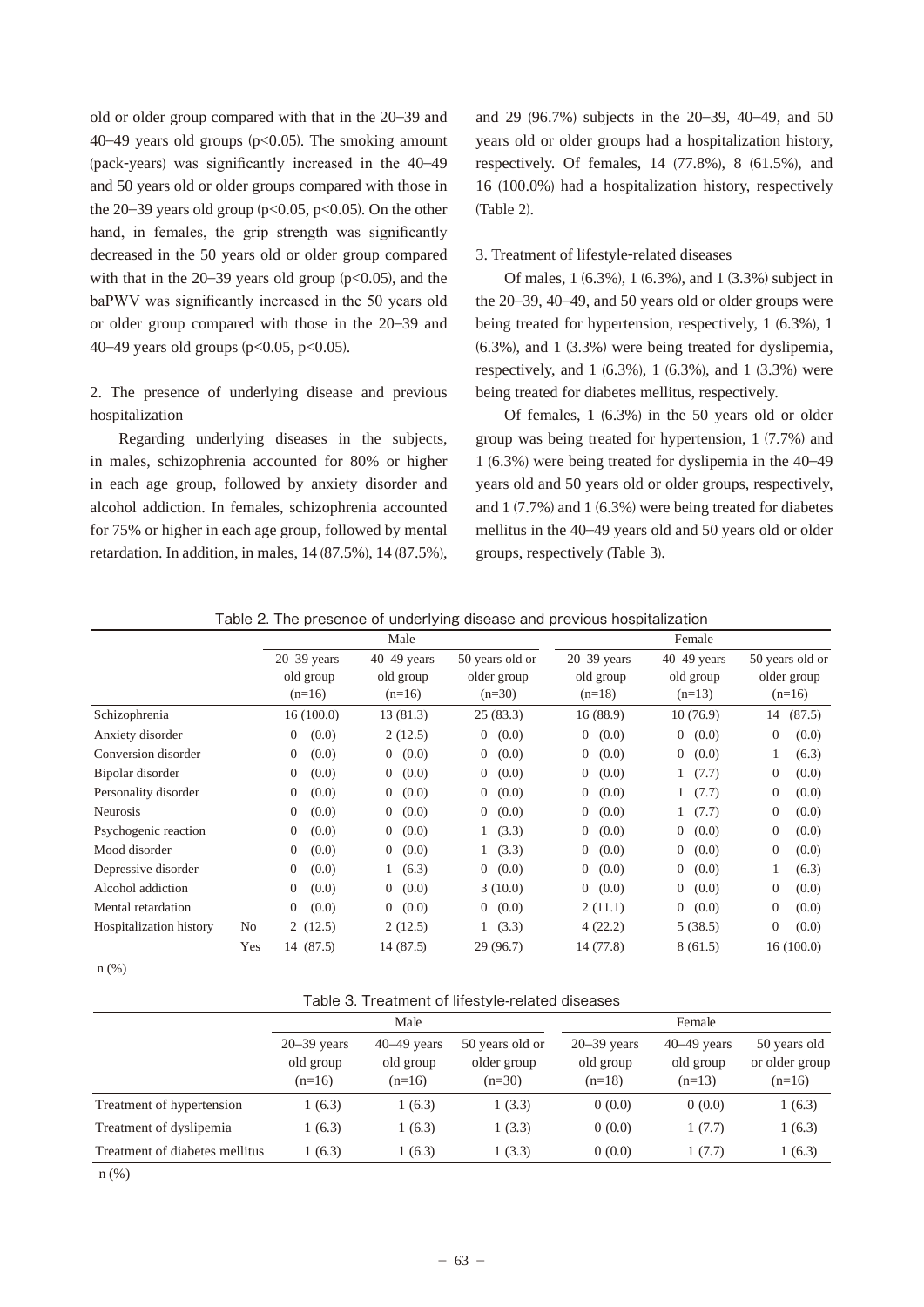| Response | Explanatory                 | Male $(n=16)$ |       |       |       | Female $(n=18)$ |       |  |
|----------|-----------------------------|---------------|-------|-------|-------|-----------------|-------|--|
| variable | variables                   |               | D     | $R^2$ |       | p               | $R^2$ |  |
| baPWV    | BMI (kg/m <sup>2</sup> )    | 0.221         | 0.492 | 0.288 | 0.679 | < 0.001         | 0.643 |  |
|          | Body fat percentage (%)     | 0.363         | 0.215 | 0.363 | 0.725 | < 0.001         | 0.705 |  |
|          | Grip strength (kg)          | 0.252         | 0.403 | 0.305 | 0.291 | 0.254           | 0.267 |  |
|          | Pulse pressure (mmHg)       | $-0.462$      | 0.105 | 0.432 | 0.189 | 0.490           | 0.217 |  |
|          | Mean blood pressure (mmHg)  | $-0.271$      | 0.443 | 0.297 | 0.077 | 0.772           | 0.192 |  |
|          | Smoking amount (pack-years) | 0.158         | 0.601 | 0.273 | 0.293 | 0.273           | 0.261 |  |

Table 4-1. Relationship between baPWV value and lifestyle-related factors in the 20-39 years old group

Correction items: presence of treatment for hypertension, diabetes mellitus, dyslipemia, and previous hospitalization  $\beta$ : Standardized partial regression coefficient,  $R^2$ : Coefficient of determination

BMI: Body Mass Index

baPWV: brachial-ankle pulse wave velocity

Table 4-2. Relationship between baPWV value and lifestyle-related factors in the 40-49 years old group

| Response | Explanatory                 | Male $(n=16)$ |       |       | Female $(n=13)$ |       |       |  |
|----------|-----------------------------|---------------|-------|-------|-----------------|-------|-------|--|
| variable | variables                   | ß             | p     | $R^2$ | B               | p     | $R^2$ |  |
| baPWV    | BMI (kg/m <sup>2</sup> )    | $-0.206$      | 0.560 | 0.289 | 0.454           | 0.320 | 0.359 |  |
|          | Body fat percentage (%)     | $-0.250$      | 0.497 | 0.300 | 0.452           | 0.228 | 0.402 |  |
|          | Grip strength (kg)          | $-0.052$      | 0.746 | 0.492 | $-0.480$        | 0.290 | 0.371 |  |
|          | Pulse pressure (mmHg)       | 0.274         | 0.570 | 0.288 | $-0.361$        | 0.515 | 0.301 |  |
|          | Mean blood pressure (mmHg)  | 0.245         | 0.447 | 0.309 | $-0.410$        | 0.452 | 0.316 |  |
|          | Smoking amount (pack-years) | $-0.162$      | 0.685 | 0.275 | $-0.280$        | 0.484 | 0.308 |  |
|          |                             |               |       |       |                 |       |       |  |

Correction items: presence of treatment for hypertension, diabetes mellitus, dyslipemia, and previous hospitalization  $\beta$ : Standardized partial regression coefficient,  $R^2$ : Coefficient of determination

BMI: Body Mass Index

baPWV: brachial-ankle pulse wave velocity

Table 4-3. Relationship between baPWV value and lifestyle-related factors in the 50 years old or older groups

| Response | Explanatory                 | Male $(n=30)$ |       |       | Female $(n=16)$ |       |       |
|----------|-----------------------------|---------------|-------|-------|-----------------|-------|-------|
| variable | variables                   | β             | p     | $R^2$ | ß               | p     | $R^2$ |
| baPWV    | BMI (kg/m <sup>2</sup> )    | $-0.170$      | 0.359 | 0.510 | 0.048           | 0.872 | 0.329 |
|          | Body fat percentage (%)     | $-0.217$      | 0.248 | 0.521 | 0.071           | 0.830 | 0.330 |
|          | Grip strength (kg)          | $-0.197$      | 0.279 | 0.564 | 0.058           | 0.850 | 0.330 |
|          | Pulse pressure (mmHg)       | 0.086         | 0.678 | 0.493 | 0.272           | 0.333 | 0.390 |
|          | Mean blood pressure (mmHg)  | 0.309         | 0.072 | 0.439 | 0.120           | 0.685 | 0.339 |
|          | Smoking amount (pack-years) | $-0.032$      | 0.848 | 0.490 | 0.029           | 0.933 | 0.238 |

Correction items: presence of treatment for hypertension, diabetes mellitus, dyslipemia, and previous hospitalization

 $\beta$ : Standardized partial regression coefficient,  $R^2$ : Coefficient of determination

BMI: Body Mass Index

baPWV: brachial-ankle pulse wave velocity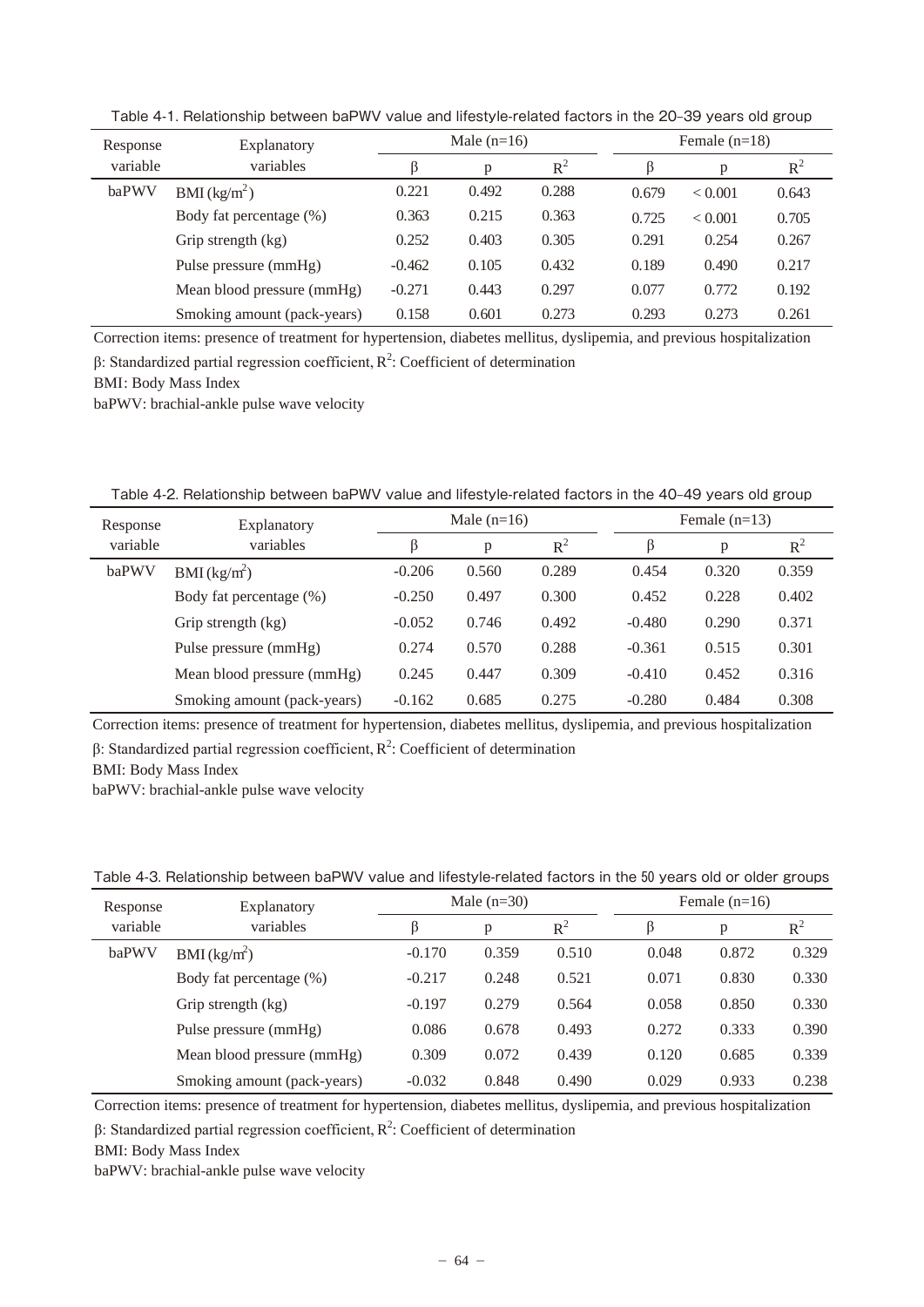4. Relationship between the baPWV value and lifestylerelated factors

The correlations between the baPWV value and lifestyle-related factors in the subjects are shown in Table  $4-1$ ,  $4-2$ , and  $4-3$ .

In males in the  $20-39$  years old group, no significant correlation was noted between the baPWV value and BMI, body fat percentage, grip strength, pulse pressure, mean blood pressure, or smoking amount (pack-years). In contrast, in females, significant positive correlations were noted between the baPWV value and BMI and body fat percentage  $(p<0.001, p<0.001)$ .

 In the 40–49 and 50 years old or older groups, no significant correlation was noted between the baPWV value and BMI, body fat percentage, grip strength, pulse pressure, mean blood pressure, or smoking amount (pack-years) in either males or females.

### **Discussion**

 We cross-sectionally investigated the relationship between an index of atherosclerosis, the baPWV value, and lifestyle-related factors in psychiatric day care users by sex and age group. The characteristics of this study were as follows: The subjects were widely recruited with the cooperation of several facilities in Aomori Prefecture, Japan, and the actual state of poor physical health of psychiatric day care users was clarified by correcting for the presence of treatments for hypertension,

diabetes mellitus, dyslipemia, and hospitalization history in the analysis.

In males, no significant association was noted between the baPWV value and lifestyle-related factors in any of the 20–39, 40–49, and 50 years old or older groups. However, of the characteristics of the subjects, the baPWV value was significantly higher in the 50 years old or older group than in the 20–39 and 40–49 years old groups. In a survey of the general population, regarding the association between the overall risk of death and baPWV value, the overall risk of death increased by  $6.8$ -times in the group with a baPWV of 1,700 cm/sec or higher compared with that in the group with a baPWV value below  $1,400$  cm/sec<sup>23)</sup>. In our study, although the baPWV value in the 50 years old or older group was not as high, the results suggested progression of atherosclerosis. As the background, the obesity indices, BMI and body fat percentage,

were high in the 20–39 and 40–49 years old groups, although the differences were not significant. It was previously reported that obesity in young adulthood increases the incidence of cardiovascular disease<sup>24, 25</sup>). It has been also reported that in a cohort in which asymptomatic atherosclerosis was surveyed in middleaged males, an extensive risk for sclerosis was present at a high probability even in subjects with a low MetS risk26) , suggesting that MetS accompanied by obesity progressed in relatively early adulthood and latently increased the risk of atherosclerosis. Second, the smoking amount (pack-years) was significantly higher in the 40–49 and 50 years old or older groups than in the 20–39 years old group. Regarding harmfulness of smoking on the cardiovascular system, it has a large influence on hemodynamics, such as increased systolic blood pressure and heart rate<sup>27</sup>, and the association between continuous smoking and atherosclerosis has been reported<sup>28</sup>. As smoking is a strong risk factor for atherosclerosis<sup>29)</sup>, the load accumulated by smoking may have played a role in the progression of atherosclerosis. Third, the grip strength was significantly decreased in the 50 years old or older group compared with those in the 20–39 and 40–49 years old groups. Grip strength is an index representing changes in behavioral physical fitness with aging and it is also associated with the life prognosis<sup>30</sup>. This reduction of behavioral physical fitness can be interpreted as a result of continuation of an inactive condition due to MetS, in addition to negative symptoms, which are neurological manifestations, i.e., in elderly males, the state of low physical activity may have promoted atherosclerosis. Therefore, progression of atherosclerosis in males using psychiatric day care may be influenced by multiple factors, such as aging and lifestyle, in addition to underlying diseaseassociated neurological manifestations. Accordingly, when atherosclerosis is observed as an outcome of poor physical health, to prevent or remit it, it is necessary to view the entire lifetime of individual subjects and take measures based on periodic increases in lifestyle-related factors.

In females, a significant association was noted between the baPWV value and lifestyle-related factors, BMI, and body fat percentage in the 20–39 years old group. An index of atherosclerosis, the baPWV value, was high when indices of the state of obesity, BMI and body fat percentage, were high. Regarding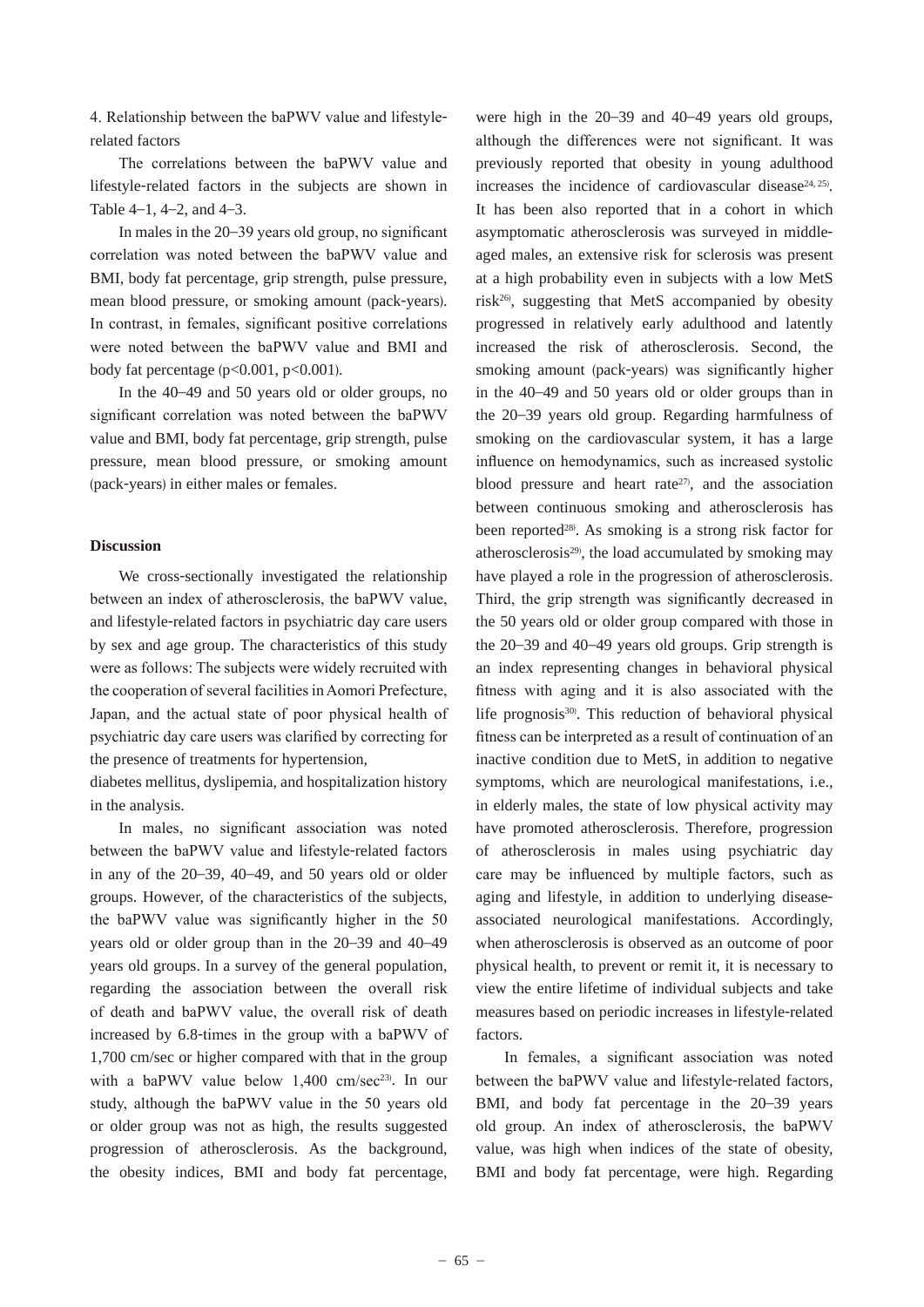this, the association between atherosclerosis and obesity was frequently reported in preceding studies involving general population, as noted in males<sup>31, 32)</sup>. In schizophrenia, the prevalence of MetS is higher than that in the general population, and in females, when obesity was noted in youth, atherosclerosis progressed with age asymptomatically, increasing the risk for ischemic heart disease or cerebrovascular disease<sup>33, 34)</sup>. On the other hand, regarding female obesity, although body fat is likely to accumulate in the lower half of the body, such as the thighs and buttocks, due to estrogen, it transitions to visceral obesity as female hormones decrease with age and menopause, and causes MetS<sup>35)</sup>. Therefore, greater importance was attached to the body fat distribution indicating regions with abnormal accumulation, rather than the absolute amount of accumulation, in several reports<sup>36, 37)</sup>, demonstrating the presence of several viewpoints for the relationship between atherosclerosis and obesity. However, lifestyles, such as inappropriate eating habits and a low physical activity level, are considered the cause of obesity in patients with underlying mental disease, such as schizophrenia<sup>38)</sup>, and outpatients are more likely to fall into this state than inpatients<sup>39, 40</sup>, suggesting that psychiatric day care users are vulnerable to many environmental factors because activities are self-managed in many cases compared with inpatients whose daily life is controlled. Accordingly, for young females, it is important to position BMI and body fat percentage as predictors of atherosclerosis as primary prevention, and review lifestyles causing poor physical health. In the 40–49 and 50 years old or older groups, no significant association was noted between the baPWV value and lifestyle-related factors. However, when the baPWV value was compared among the 3 age groups, it was significantly higher in the  $50$ years old or older group than 20–39 and 40–49 years old groups. Regarding the influence of the age on the baPWV value, the increase in the baPWV value is small in young adulthood even over time, but in middle age and thereafter, this increase increases with age<sup>41)</sup>. In addition, the value is lower in females than in males until the 50s, but the increase increases after menopause and the difference disappears after  $60$  years old<sup>42</sup>, demonstrating a difference characteristic to females, whereas both BMI and body fat percentage were higher in this middle-aged and elderly group, although the differences were not significant. This suggested that obesity has a large influence on atherosclerosis in these age groups, for which progression of MetS is of concern. Females are likely to become obese after menopause, and large changes in the endocrine condition and stress susceptibility are considered the causes $43$ . For middleaged and elderly females, management of obesityinduced MetS is necessary, in addition to maintenance of better lifestyles from the early stage. To investigate the association between atherosclerosis and obesity, as obesity is present first and atherosclerosis is promoted thereafter, exhibiting a temporary course, a follow-up survey longer than a specific duration may be needed in the future.

 There are limitations of this study. As the subjects wanted to participate in the survey of poor physical health, there may have been a bias that they were a population having high health consciousness. Second, regarding the relationship with the indices of atherosclerosis, the baPWV value and lifestylerelated factors, it was difficult to determine a causal relationship because this was a cross-sectional study, for which a longitudinal study, such as cohort study, and intervention study, such as randomized controlled study, are necessary. Third, the influence of antipsychotics was unable to be corrected for. As MetS is generally observed in outpatients being treated using antipsychotics<sup>44, 45)</sup>, this point should be addressed in a study in the future.

## **Conclusions**

 For psychiatric day care users, in addition to conventional improvement of neurological manifestations and support for living activities, comprehensive approaches to poor physical health are important. This study suggested that obesity is a primary predictor for the prevention of atherosclerosis, especially for young females. Lifestyle-related factors, obesity, smoking, and behavioral physical fitness are latently highly reversible; therefore, taking measures against MetS by sex and age may delay the progression of atherosclerosis, which is the outcome of poor physical health.

# **Acknowledgements**

 This study was performed in cooperation with many physicians and allied health professionals. I would like to express my gratitude to them once again. This study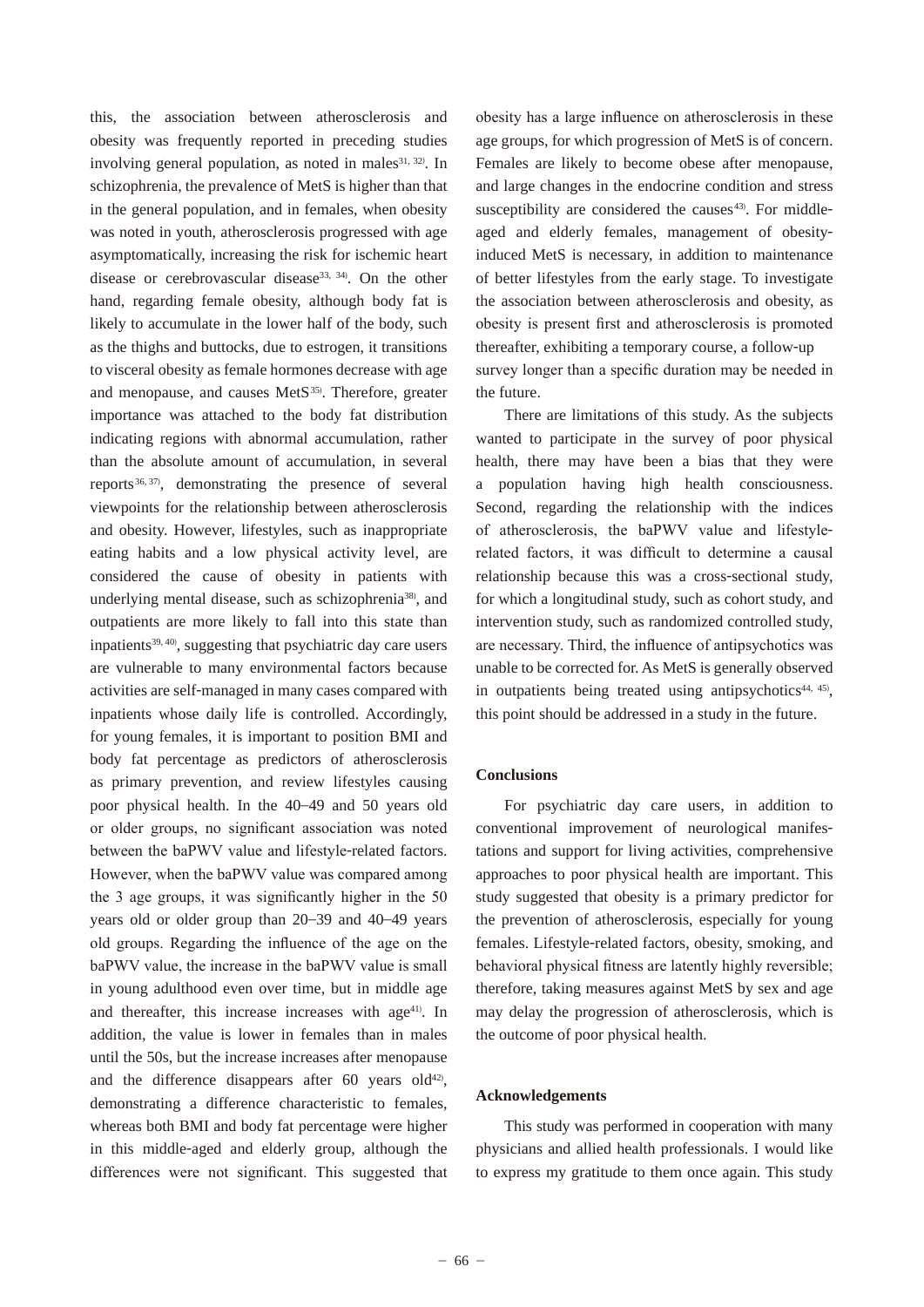was performed with support for studies designated by the president of Hirosaki University of Health and Welfare.

Medical institutions that participated in this survey: Towada Saiseikai Hospital, Minato Hospital, Department of Mental Health of Mutsu General Hospital, NPO SAN Net Aomori, and Fujishiro Kensei Hospital (random order).

# **Conflict of interest**

The authors declare no conflict of interest.

# **Authors**' **contributions**

 All authors contributed to the design and conception of this manuscript. Takanobu Iwama drafted the manuscript; Haruyuki Ito, Takako Kumagai, Yūki Iwafuji, Kiyoshi Koeda and Yōko Ishii were involved in critically revising it for important intellectual content. All authors gave final approval for this version of the manuscript to be published and take full responsibility for its content.

#### **References**

- 1) Tandon R, Gaebel W, Barch DM, Bustillo J, Gur RE, et al: Definition and description of schizophrenia in the DSM-5. Schizophr Res.  $150(1)$ ; 3-10, 2013.
- 2) Lieberman JA, Malaspina D, Jarskog LF: Preventing clinical deterioration in the course of schizophrenia: the potential for neuroprotection. CNS Spectr. 11(4): 1–13, 2006.
- 3) Andreasen NC, Carpenter WT Jr, Kane JM, Lasser RA, Marder SR, et al: Remission in schizophrenia: proposed criteria and rationale for consensus. Am J Psychiatry.162(3): 441-449, 2005.
- 4) Häfner H, an der Heiden W: The course of schizophrenia in the light of modern follow-up studies: the ABC and WHO studies. Eur Arch Psychiatry Clin Neurosci. 249 Suppl 4: 14-26, 1999.
- 5) Jordan G, Lutgens D, Joober R, Lepage M, Iver SN, et al: The relative contribution of cognition and symptomatic remission to functional outcome following treatment of a first episode of psychosis. J Clin Psychiatry.75 $(6)$ : e566–572, 2014.
- 6) Holder SD, Wayhs A: Schizophrenia. Am Fam Physician.90(11): 775-782, 2014.
- 7) McGrath J, Saha S, Chant D, Welham J: Schizophrenia: A concise overview of incidence, prevalence, and mortality. Epidemiol Rev.  $30: 67-76$ , 2008.
- 8) Charlson FJ, Ferrari AJ, Santomauro DF, Diminic S, Stockings E, et al: Global epidemiology and burden of Schizophrenia: findings from the Global Burden of Disease Study 2016. Schizophr Bull. 44(6) 1195–1203, 2018.
- 9) Nielsen RE, Uggerby AS, Jensen SO, McGrath JJ: Increasing mortality gap for patients diagnosed with schizophrenia over the last three decades--a Danish nationwide study from 1980 to 2010. Schizophr Res.  $146(1-3)$ :  $22-27$ ,  $2013$ .
- 10) Newman SC, Bland RC: Mortality in a cohort of patients with schizophrenia: a record linkage study. Can J Psychiatry.36(4): 239-245, 1991.
- 11) Sugawara N, Yasui-Furukori N, Sato Y, Kishida I, Yamashita H, et al: Comparison of prevalence of metabolic syndrome in hospital and communitybased Japanese patients with schizophrenia. Ann Gen Psychiatry. 12: 10-21, 2011.
- 12) Correll CU, Robinson DG, Schooler NR, Brunette MF, Mueser KT, et al: Cardiometabolic risk in patients with first-episode schizophrenia spectrum disorders: baseline results from the RAISE-ETP study. JAMA Psychiatry.  $71(12)$ : 1350–63. 2014.
- 13) Ninomiya T, Kubo M, Doi Y, Yonemoto K, Tanizaki Y, et al: Impact of metabolic syndrome on the development of cardiovascular disease in a general Japanese population: the Hisayama study. Stroke. 38 (7)–2069, 2007.
- 14) Kitamura A, Yamagishi K, Imano H, Kiyama M, Cui R, et al: Impact of Hypertension and Subclinical Organ Damage on the Incidence of Cardiovascular Disease Among Japanese Residents at the Population and Individual Levels  $-$  The Circulatory Risk in Communities Study (CIRCS). Circ J. 81(7): 1022-1028, 2017.
- 15) Iwama T, Danjo K, Matsuzaka M, Takahashi I. Iwasaki H, et al: Lifestyle has significant effects on Atherosclerosis in the population as young as below 40 years old. Hirosaki Med. J. 63: 55-65, 2012.
- 16) Global Burden of Disease Study 2013 Collaborators: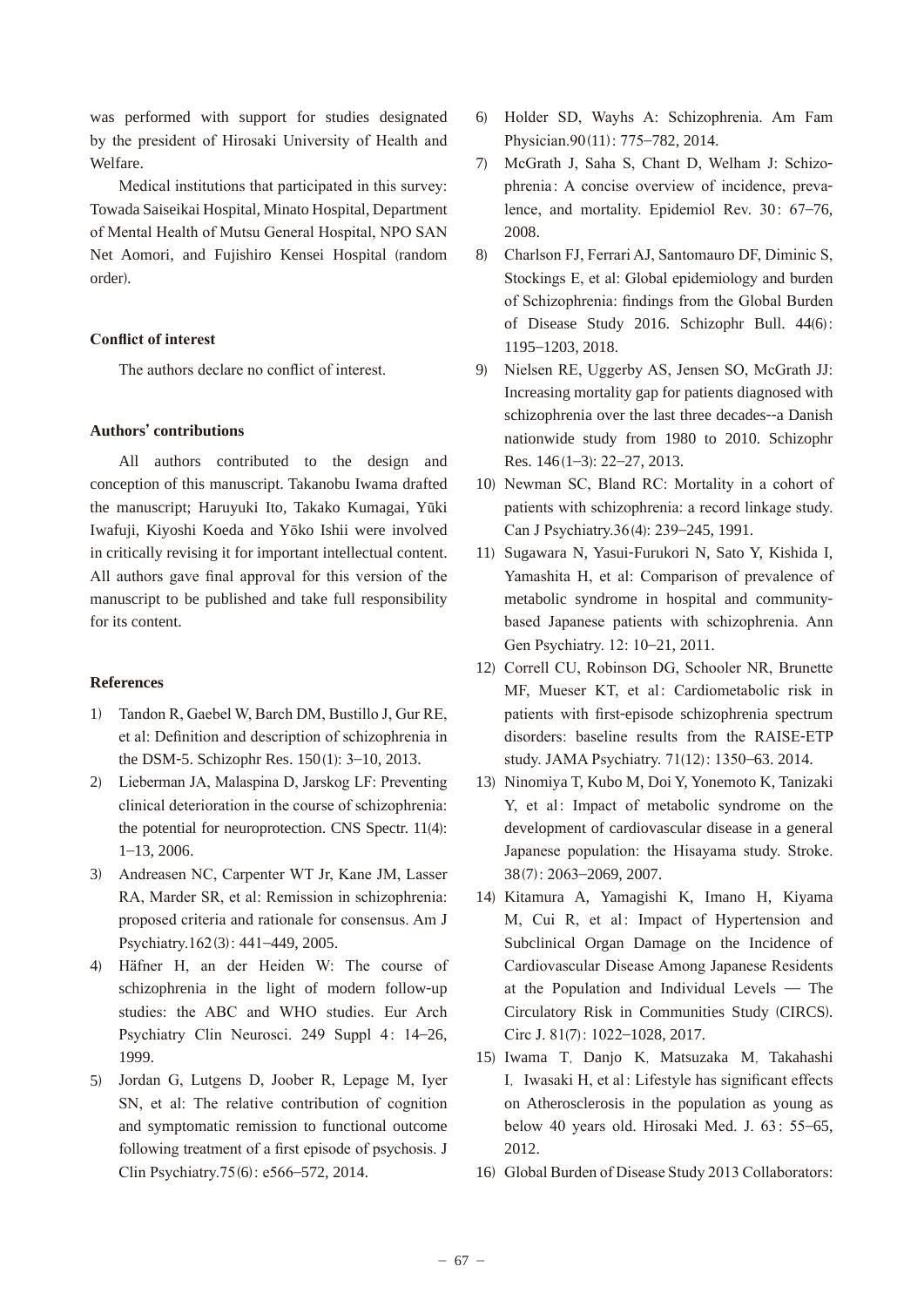Global, regional, and national incidence, prevalence, and years lived with disability for 301 acute and chronic diseases and injuries in 188 countries, 1990–2013: a systematic analysis for the Global Burden of Disease Study 2013. Lancet. 386(9995): 743–800, 2015.

- 17) Lakka TA, Salonen R, Kaplan GA, Salonen JT: Blood pressure and the progression of carotid atherosclerosis in middle-aged men. Hypertension.  $34(1)$ : 51-56, 1999.
- 18) Koji Y, Tomiyama H, Ichihashi H, Nagae T, Tanaka N, et al. Comparison of ankle-brachial pressure index and pulse wave velocity as markers of the presence of coronary artery disease in subjects with a high risk of atherosclerotic cardiovascular disease. Am J Cardiol. 94(7): 868-872, 2004.
- 19) Yamashina A, Tomiyama H, Takeda K, Tsuda H, Arai T, et al: Validity, reproducibility, and clinical significance of noninvasive brachial-ankle pulse wave velocity measurement. Hypertens Res. 25(3): 359–364, 2002.
- 20) Tanaka H, Munakata M, Kawano Y, Ohishi M, Shoji T, et al: Comparison between carotid-femoral and brachial-ankle pulse wave velocity as measures of arterial stiffness. J Hypertens.  $27(10)$ :  $2022-2027$ , 2009.
- 21) Munakata M, Ito N, Nunokawa T, Yoshinaga K: Utility of automated brachial ankle pulse wave velocity measurements in hypertensive patients. Am J Hypertens. 16(8): 653-657, 2003.
- 22) Schennach-Wolff R, Jäger M, Seemüller F, Obermeier M, Messer T: Defining and predicting functional outcome in schizophrenia and schizo phrenia spectrum disorders. Schizophr Res. 113: 210-217, 2009.
- 23) Turin TC, Kita Y, Rumana N, Takashima N, Kadota A, et al: Brachial-ankle pulse wave velocity predicts all-cause mortality in the general population: findings from the Takashima study, Japan. Hypertens Res. 33(9): 922-925, 2010.
- 24) Wildman RP, Mackey RH, Bostom A, Thompson T, Sutton-Tyrrell K: Measures of obesity are associated with vascular stiffness in young and older adults. Hypertension. 42(4): 468–473, 2003.
- 25) Kappus RM, Fahs CA, Smith D, Horn GP, Agiovlasitis S, et al: Obesity and overweight associated with increased carotid diameter and

decreased arterial function in young otherwise healthy men. Am J Hypertens.  $27(4)$ : 628–634, 2014.

- 26) Fernández-Friera L, Peñalvo JL, Fernández-Ortiz A, Ibañez B, López-Melgar B, et al: Prevalence, vascular distribution, and multiterritorial extent of subclinical Atherosclerosis in a middle-aged cohort: The PESA (Progression of Early Subclinical Atherosclerosis) Study. Circulation. 131(24): 2104– 2113, 2015.
- 27) Kim JW, Park CG, Hong SJ, Park SM, Rha SW, et al: Acute and chronic effects of cigarette smoking on arterial stiffness. Blood Press.  $14(2)$ :  $80-85$ , 2005.
- 28) Tomiyama H, Hashimoto H, Tanaka H, Matsumoto C, Odaira M, et al: Continuous smoking and progression of arterial stiffening: a prospective study. J Am Coll Cardiol. 55(18): 1979-1987, 2010.
- 29) Kim BK, Wilson D, Choi YS, Park YH, Park EK: The effects of smoking on the relationship between metabolic syndrome and arterial stiffness. J UOEH. 34 (2)–161, 2012.
- 30) Shibata H, Haga H, Nagai H, Suyama Y, Yasumura S, et al: Predictors of all-cause mortality between ages 70 and 80: the Koganei study. Arch Gerontol Geriatr. 14(3): 283-297, 1992.
- 31) Czernichow S, Bertrais S, Oppert JM, Galan P, Blacher J, et al: Body composition and fat repartition in relation to structure and function of large arteries in middle-aged adults (the SU.VI.MAX study). Int J Obes. 29(7): 826-832, 2005.
- 32) Numazawa S, Matsuzaka M, Iwane K, Inoue R, Danjo K, et al: Relationship between various obesity indices and brachial-ankle pulse wave velocity according to age among Japanese females. Hirosaki Med. J. 61: 131-137, 2011.
- 33) Tseng PT, Wang HY, Cheng YS, Shen FC, Lin PY, et al: The metabolic syndrome and risk of coronary artery disease in patients with chronic schizophrenia or schizoaffective disorder in a chronic mental institute. Kaohsiung J Med Sci.  $30(11)$ : 579–586, 2014.
- 34) McEvoy JP, Meyer JM, Goff DC, Nasrallah HA, Davis SM, et al: Prevalence of the metabolic syndrome in patients with schizophrenia: baseline results from the Clinical Antipsychotic Trials of Intervention Effectiveness (CATIE) schizophrenia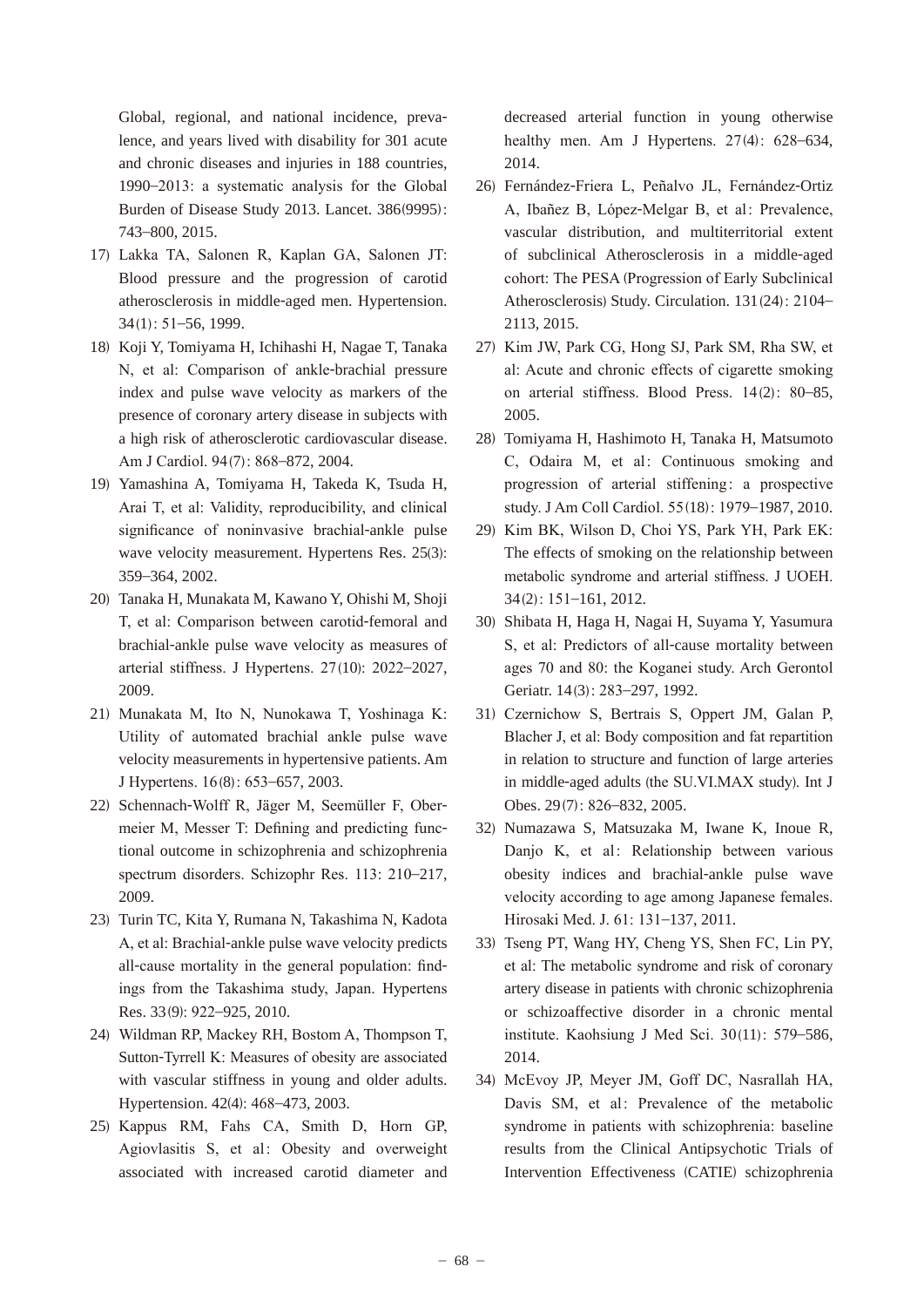trial and comparison with national estimates from NHANES III. Schizophr Res. 80(1): 19-32, 2005.

- 35) Ahn SV, Jung DH, Yadav D, Kim JY, Koh SB: Relative contribution of obesity and menopause to the association between serum adiponectin and incident metabolic syndrome. Menopause. 25(2): 154–159, 2018.
- 36) Ley CJ, Lees B, Stevenson JC: Sex- and menopauseassociated changes in body-fat distribution. Am J Clin Nutr. 55 (5)–954, 1992.
- 37) Trémollieres FA, Pouilles JM, Ribot CA: Relative influence of age and menopause on total and regional body composition changes in postmenopausal women. Am J Obstet Gynecol. 175(6): 1594-1600, 1996.
- 38) Storch Jakobsen A, Speyer H, Nørgaard HCB, Hjorthøj C, Krogh J, et al: Associations between clinical and psychosocial factors and metabolic and cardiovascular risk factors in overweight patients with schizophrenia spectrum disorders — Baseline and two-years findings from the CHANGE trial. Schizophr Res. 199: 96-102, 2018.
- 39) Sugai T, Suzuki Y, Yamazaki M, Shimoda K, Mori T, et al: High prevalence of obesity, hypertension, hyperlipidemia, and diabetes mellitus in Japanese outpatients with Schizophrenia: A Nationwide Survey. PLoS One. 11(11): e0166429, 2016.
- 40) Godin O, Leboyer M, Schürhoff F, Llorca PM, Boyer L, et al: Metabolic syndrome and illness severity predict relapse at 1-year follow-up in Schizophrenia: The FACE-SZ Cohort. J Clin Psychiatry. 79(6): 17m12007, 2018.
- 41) Yamashina A, Tomiyama H, Arai T, Koji Y, Yambe M, et al: Nomogram of the relation of brachial-ankle pulse wave velocity with blood pressure. Hypertens Res. 26(10): 801-806, 2003.
- 42) Tomiyama H, Yamashina A, Arai T, Hirose K, Koji Y, et al: Influences of age and gender on results of noninvasive brachial-ankle pulse wave velocity measurement--a survey of 12517 subjects. Atherosclerosis. 166(2): 303-309, 2003.
- 43) Kannel WB, Hjortland MC, McNamara PM, Gordon T: Menopause and risk of cardiovascular disease: the Framingham study. Ann Intern Med. 85(4): 447-452, 1976.
- 44) Krane-Gartiser K, Breum L, Glümrr C, Linneberg A, Madsen M, et al: Prevalence of the metabolic syndrome in Danish psychiatric outpatients treated with antipsychotics. Nord J Psychiatry.  $65(5)$ : 345– 352, 2011.
- 45) Verma SK, Subramaniam M, Liew A, Poon LY: Metabolic risk factors in drug-naive patients with first-episode psychosis. J Clin Psychiatry.  $70(7)$ : 997–1000, 2009.